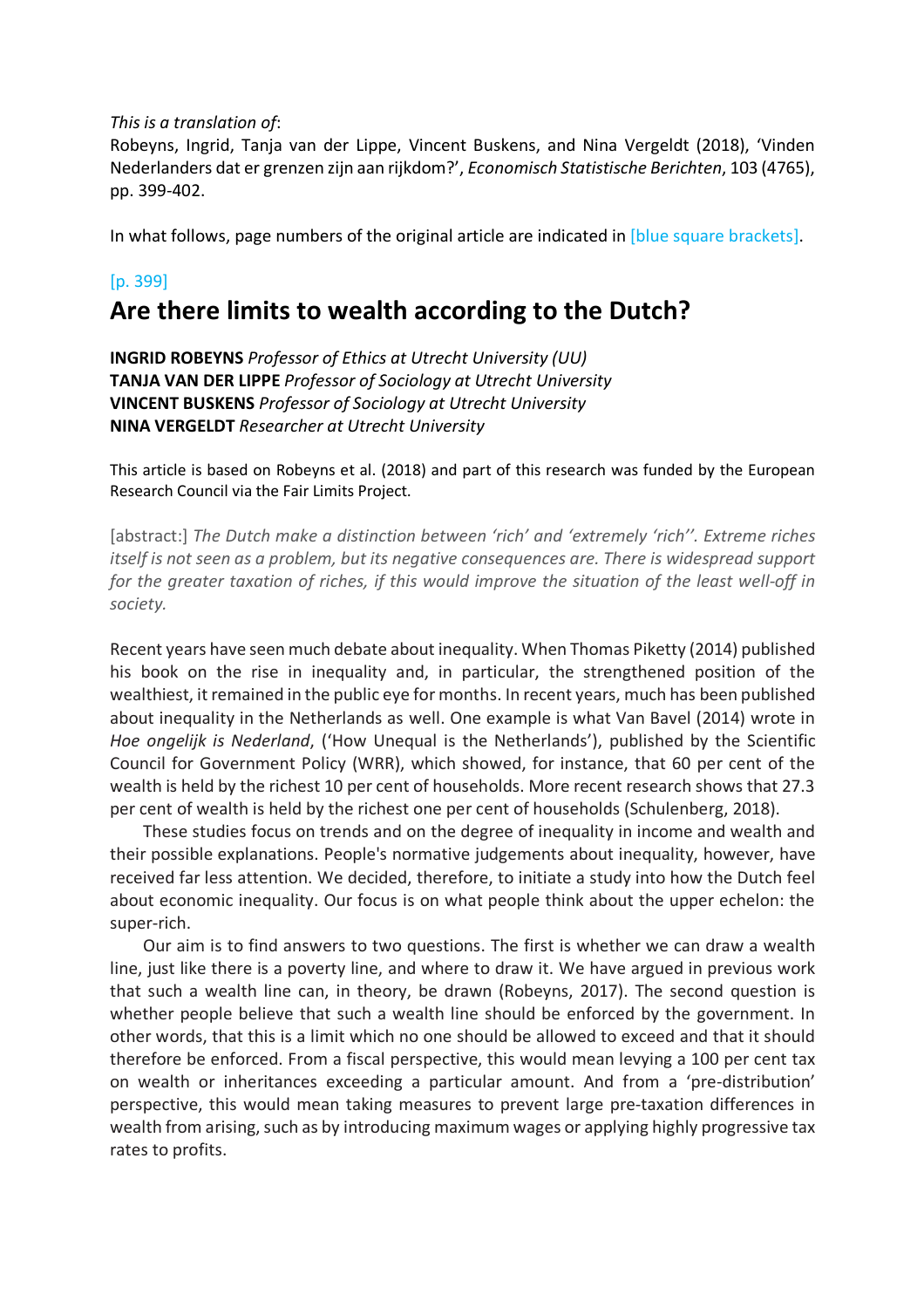## **APPROACH**

In order to answer these questions, a survey was conducted consisting of a vignette study and a series of statements (Robeyns et al., 2018). The survey was designed on the basis of information obtained from existing literature on wealth and wealth inequality, and discussions with colleagues in the Netherlands and beyond. We also tested the different ways of phrasing the questions with colleagues, discussing and refining them together.

The survey was conducted among members of the LISSPanel (Longitudinal Internet Studies for the Social Sciences). The households which took part in the panel were selected by CentERdata and Statistics Netherlands as a representative sample of the Dutch population. The survey was sent to 3,350 panel members. A total of 2,561 respondents (76 per cent) completed the questionnaire.

Specific situations – 'vignettes' – were presented to the respondents to determine whether they distinguished between a person who is rich and a person who is extremely rich. Ten vignettes were designed, each describing a particular family's standard of living; they contained information about their home, second home (if any), cars, holidays and capital. With each successive vignette, one or more of these parameters [p. 400] increased in value or luxury standard, thus reflecting families with progressively more wealth. Respondents comment on the family's wealth, ranging from 'just enough to get by' to 'extremely rich' (box 1).

## **THE LIMIT**

Nearly all Dutch people draw a line between a family that is 'rich' and a family that is 'extremely rich'. Table 1 gives the description of the families and the percentage of respondents who judge the family as 'extremely rich'. Less than four per cent of the respondents decide that none out of the ten families can be labelled 'extremely rich'. What is clear, however, is that respondents draw the line in different places.

# Assessment of standard of living **BOX 1**

Respondents are asked to assess the standard of living of each family on the basis of the options below. The vignettes are presented in ascending order in terms of standard of living, so it is logical for the respondents to rate wealth in each successive vignette at least as high as in the preceding vignette. This is true for 95 per cent of the respondents.

**Just enough:** This family has just enough to get by. They can never permit themselves any luxury.

**Reasonable:** This family has enough to live on. They can afford some luxury now and then, but they could certainly lead a better life if they had some extra money.

**Good:** This family is not lacking anything. They have a good life and can afford to do plenty of nice things, but they have to consider carefully before spending larger amounts on luxury. **Rich:** This family has more than they need to lead a good life. They rarely have to consider whether they can afford larger luxury spending.

**Extremely rich:** This family has much more than they need to lead an affluent life. They never have to consider whether they can afford certain luxury spending, and even then, they still have plenty of money left to do extraordinary things that almost no one can afford. No one needs that much luxury.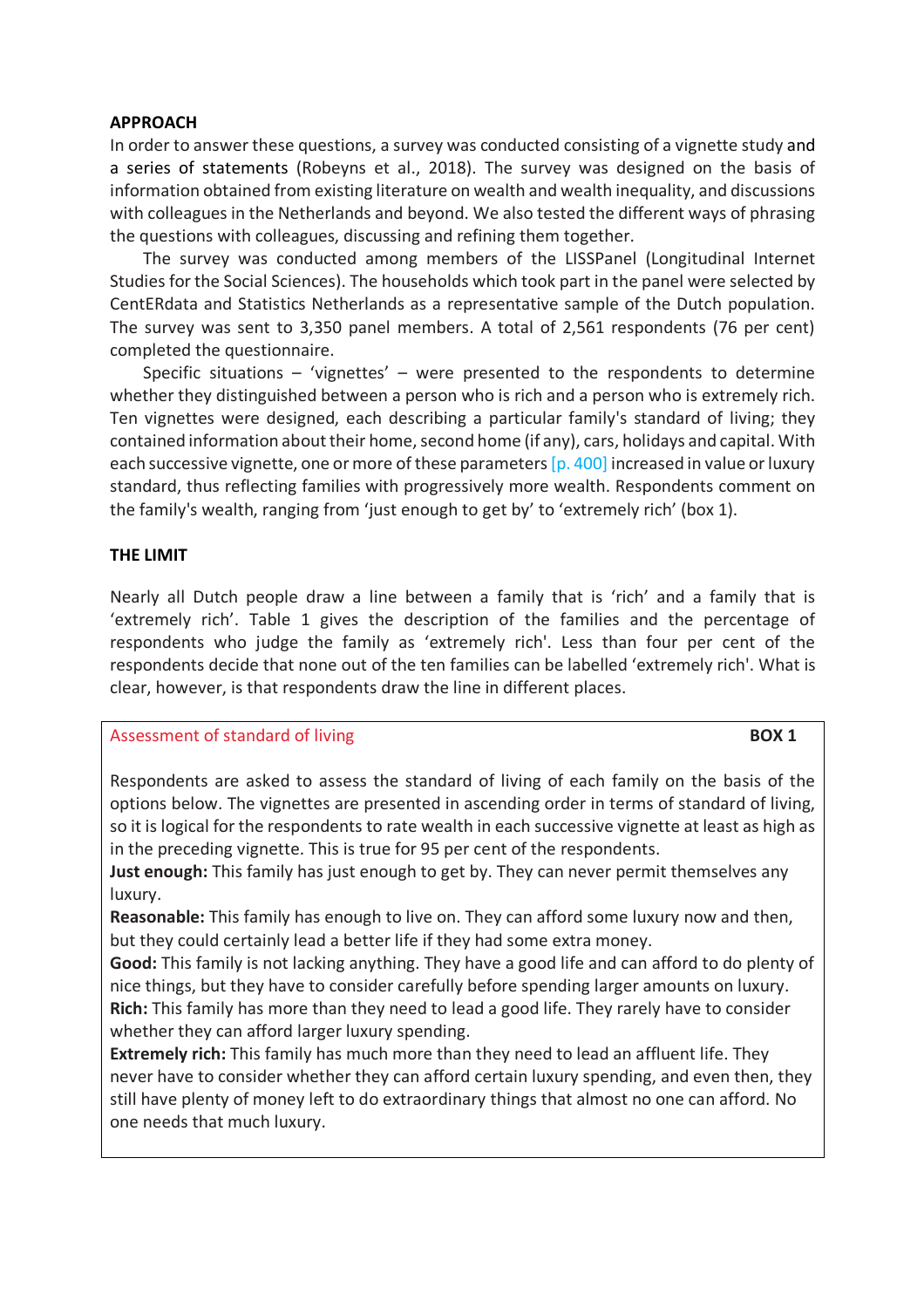# **Sample family <b>BOX 2**

**Family 1 is described as follows, for example: Home** *Semi-detached/ 120 m² / Randstad conurbation / garden: 45 m²* **Second home** *No* **Car(s)** *1 second-hand Ford Fiesta* **Holiday** *2 times a year, of which: 1 x week of holiday park in the Netherlands, 1 x two weeks in Southern France* **Savings/capital** *10,000 euros*

| <b>Vignettes</b><br><b>TABLE1</b> |                                                                                                                              |                       |                                                 |         |                                        |                  |                                                                       |  |
|-----------------------------------|------------------------------------------------------------------------------------------------------------------------------|-----------------------|-------------------------------------------------|---------|----------------------------------------|------------------|-----------------------------------------------------------------------|--|
| <b>Family Home</b>                |                                                                                                                              | <b>Second</b><br>home | Car                                             |         | <b>Number</b><br>of holidays [in Euro] | <b>Savings</b>   | <b>Percentage that considers</b><br>household to be extremely<br>rich |  |
| $\mathbf{1}$                      | SDH                                                                                                                          | <b>No</b>             | Ford                                            |         | $\overline{2}$                         | 1,000            | 0.2                                                                   |  |
| $\overline{2}$                    | SDH                                                                                                                          | <b>No</b>             | <b>VW</b>                                       |         | $\overline{2}$                         | 5,000            | 0.9                                                                   |  |
| 3                                 | Villa                                                                                                                        | <b>No</b>             | VW                                              | Audi    | 3                                      | 100,000          | 15.3                                                                  |  |
| 4                                 | Villa                                                                                                                        | Yes                   | <b>VW</b>                                       | Audi    | 3                                      | 150,000          | 34.0                                                                  |  |
| $\overline{5}$                    | Villa                                                                                                                        | Yes                   | Mercedes                                        | Audi    | 3                                      | 200,000          | 47.5                                                                  |  |
| 6                                 | $Villa + SP$                                                                                                                 | Yes                   | Mercedes                                        | Audi    | 5                                      | 500,000          | 66.6                                                                  |  |
| 7                                 | $Villa + SP$                                                                                                                 | Yes                   | <b>Mercedes</b>                                 | Porsche | 5                                      | 1 million        | 82.6                                                                  |  |
| 8                                 | $Villa + SP$                                                                                                                 | Yes                   | <b>Mercedes</b>                                 | Porsche | 5                                      | 2.5 million 88.9 |                                                                       |  |
| 9                                 | $Villa + SP$                                                                                                                 | Yes                   | Mercedes                                        | Porsche | 5                                      | 10 million       | 94.1                                                                  |  |
| 10                                | Villa + SP                                                                                                                   | Yes                   | Mercedes Porsche                                |         | 5                                      | 70 million       | 96.5                                                                  |  |
| Home:                             | SDH = Semi-detached house<br>Villa = villa<br>Second home:<br>Yes = second home in Southern France<br>$No = no second home.$ |                       | Villa + $SP =$ Villa with private swimming pool |         |                                        |                  |                                                                       |  |

In addition, the vignettes show that the population envisages an upper limit for individual riches. We describe this upper limit as the point where someone has more money and wealth than is required to lead a good life. If a respondent labels a household as 'extremely rich', they believe that no one needs so much luxury. The vignettes also show instances where more than half of the population describes a certain standard of living as 'extremely rich': the percentages are given in table 1 below the red line.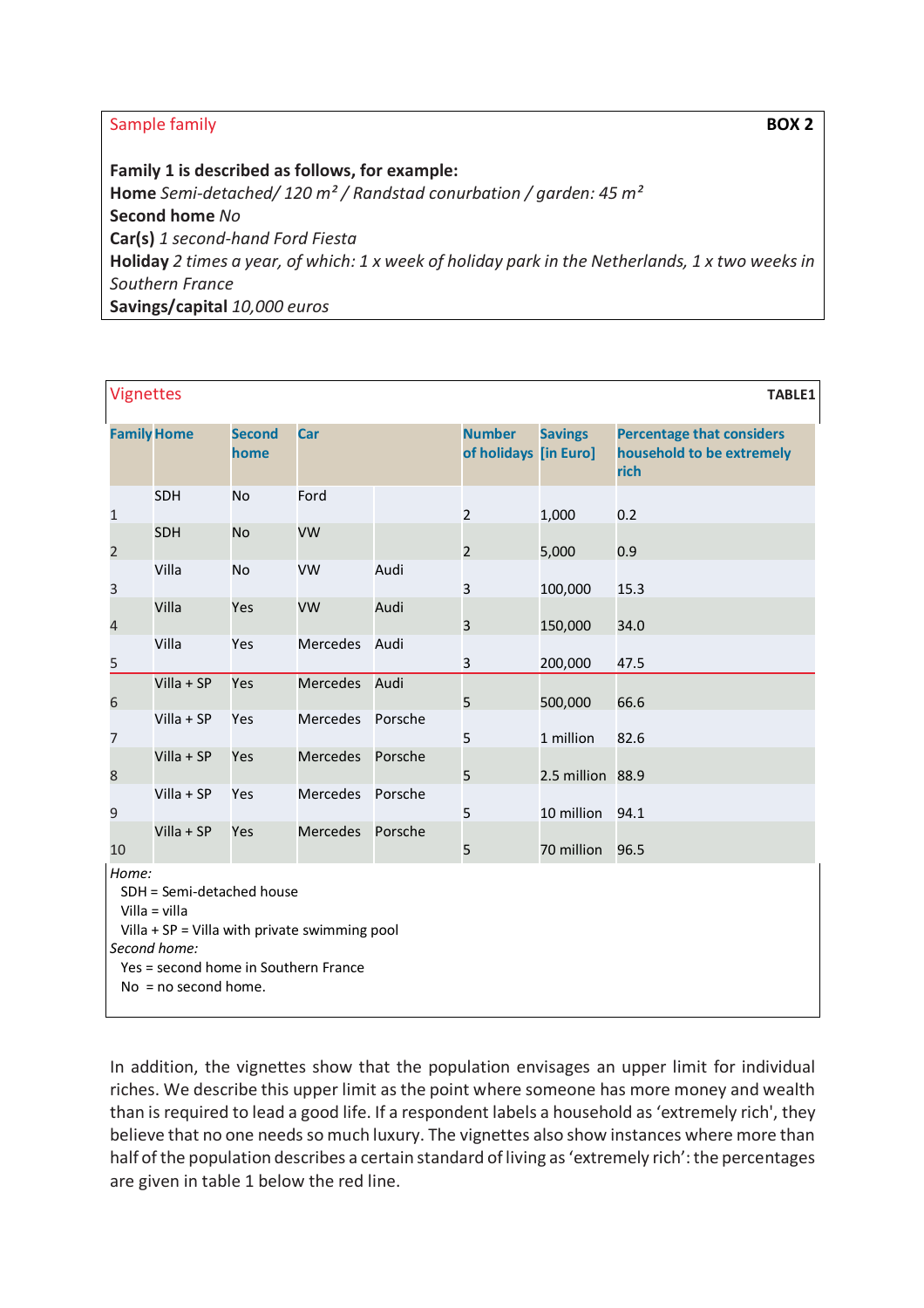Therefore, a riches line can be drawn, just like a poverty line; but this does not automatically imply that the respondents believe that such a line should also be taken as the *norm or ideal*. We may be able to draw a line between 'rich' and 'extremely rich', but we do not necessarily find that the government has a legitimate task to reform economic institutions to keep people below the riches line. [p. 401]

#### **NORMATIVE RICHES LINE**

Based on a number of statements, we examined the question whether the riches line is also considered to be normative. The respondents were asked whether they wanted to see limits placed on income, wealth and inheritances, and what they thought of the different instruments that the government could use to limit inequality at the top of the income and wealth scale. Table 2 contains the answers to four abstract statements.

| Abstract statements about riches line                                                                                                                                                              |                                     | <b>TABLE 2</b>                         |
|----------------------------------------------------------------------------------------------------------------------------------------------------------------------------------------------------|-------------------------------------|----------------------------------------|
|                                                                                                                                                                                                    | <b>Percentage</b><br>Agree/strongly | <b>Percentage</b><br>Disagree/strongly |
| It is not a problem if people become extremely rich, as long as they<br>earn their money fairly according to the rules and do not evade tax.                                                       | 82                                  | 7                                      |
| There's nothing wrong with major income inequality as long as there<br>is no discrimination in the labour market and the government ensures<br>that everyone has access to high-quality education. | 59                                  | 16                                     |
|                                                                                                                                                                                                    | <b>Percentage</b><br><b>Yes</b>     | <b>Percentage</b><br><b>No</b>         |
| Do you think a maximum or upper limit should be imposed on<br>disposable monthly income per person in the Netherlands?                                                                             | 11                                  | 67                                     |
| Do you think that there should be an upper limit for a person's total<br>wealth?                                                                                                                   | 5                                   | 80                                     |

*Source: Robeyns et al. (2018)*

#### Specific statements **TABLE 3**

|                                                                                                                                                                                                                      | <b>Percentage</b><br>(strongly) agree. | <b>Percentage</b><br>(strongly) disagree |
|----------------------------------------------------------------------------------------------------------------------------------------------------------------------------------------------------------------------|----------------------------------------|------------------------------------------|
| The richest man in the world, Amazon founder Jeff Bezos, is worth an<br>estimated 98,000,000,000 US dollars (98 billion dollars). It is<br>undesirable for one person to have so much money.                         | 50                                     | 25                                       |
| It is a problem for society if extremely rich people have more influence<br>over politicians than people who are not rich.                                                                                           | 83                                     | 4                                        |
| If the Rutte III government had to choose between cutting services for<br>the most vulnerable people in society and increasing taxes on the<br>income of the rich and super-rich, they should choose a tax increase. | 69                                     | 12                                       |
| Source: Robeyns et al. (2018)                                                                                                                                                                                        |                                        |                                          |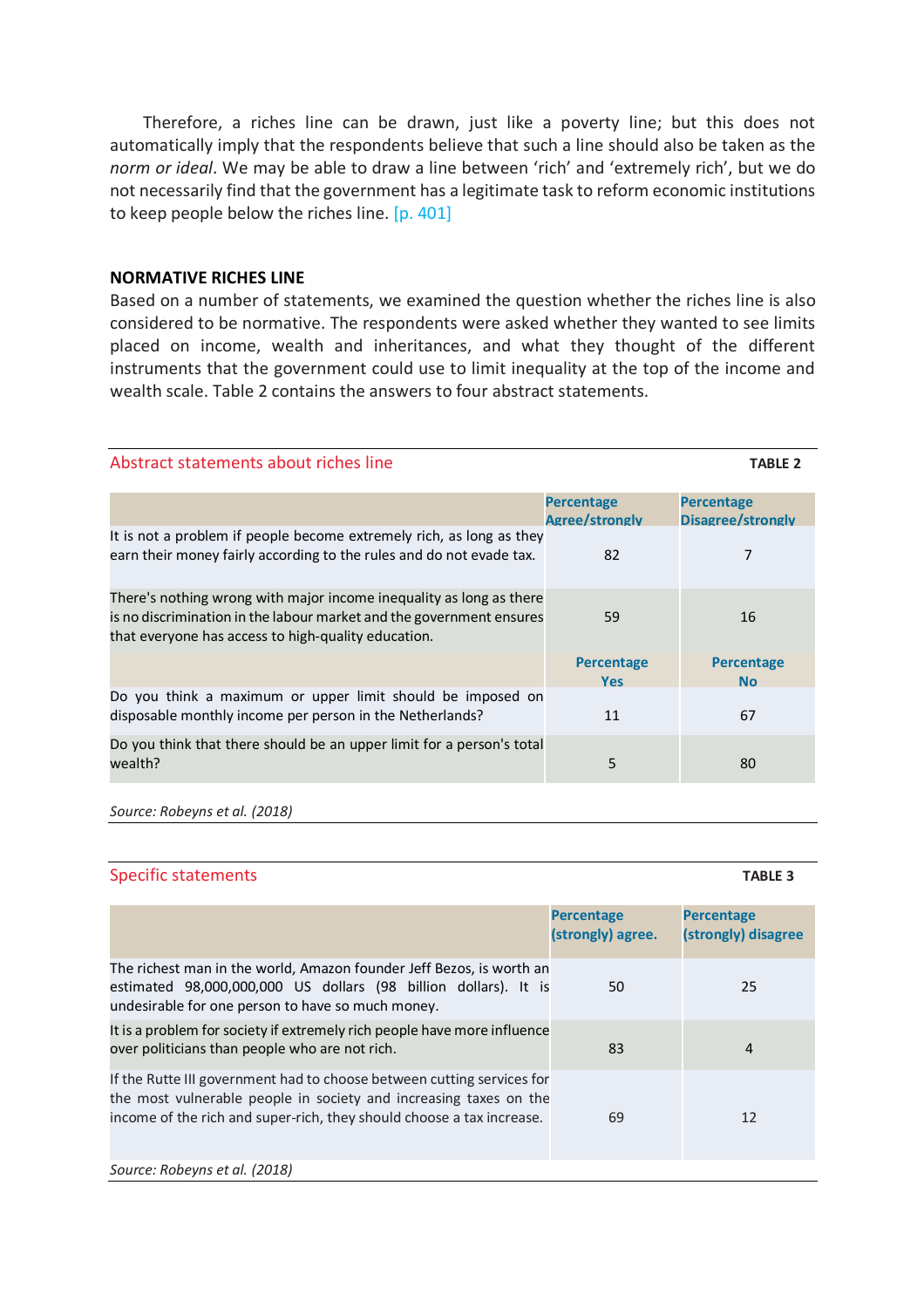The answers to these statements show that people in the Netherlands do not see extreme riches as a problem. One can wonder whether the same outcomes would be produced if the riches question were presented using specific cases. We therefore also presented the respondents with specific statements divided into three categories: firstly, a statement that more specifically describes the life of a very rich person; secondly, a statement about what is generally seen as an undesirable societal phenomenon that could be the consequence of extreme riches; and thirdly, a statement about government interventions to reduce the occurrence of extreme wealth via redistribution (table 3).

One striking outcome is that there is a discrepancy between the answers given to an abstract statement about the desirability of extreme riches and the answers given to a specific case. In the case of an abstract statement, a vast majority has no problem with extreme wealth, as long as it was earned in a fair way. In the specific case of the wealth of Jeff Bezos, however, twice as many people see this as a problem for society, compared to the number that do not see this as a societal problem. Perhaps this is because the respondents believe that Jeff Bezos did not earn his money in a fair way, or because they think that it is impossible to amass so much wealth in a fair way, or because many more of them – now that this concerns a case from real life – judge that extreme wealth, in itself, is not good for society.

Many respondents say they do not think the extremely rich should be able to exert such great influence on politicians. Political philosophy presents this greater influence as a reason to keep extreme wealth within limits (Christiano, 2012; Robeyns, 2017). If a vast majority of people in the Netherlands are against the rich having more political influence, and these views are backed up by arguments from ethics and philosophy, then people will be more likely to identify this problem in practice.

It is also interesting to see that only a small percentage of the respondents are in favour of measures to cap income, inheritances or wealth. But if they have to choose between policies that impose higher taxes on the rich and policies that cut services for the most vulnerable in society, then more than two-thirds of the population would support increasing taxes on the rich. This again shows that the context, sketching all aspects of a measure and providing a specific example of the measure, is important for this subject.

#### **CONCLUSIONS**

What can we conclude about the riches line? Not only can a riches line be established in theory; the vignette study shows that a riches line can also be established empirically. In addition, the answers to the statements show that, in the abstract, people don't feel strongly about establishing an upper limit, but if a specific example is given of how people live, then the Dutch do draw a distinction between the 'rich' and the 'extremely rich'.

In essence, the riches line, just like the poverty line, is a social construct: something that politics should agree on, based also on input from researchers for that matter. We know from the literature on poverty lines that these can be constructed in different ways (Vrooman, 2009). The same goes for a riches line. For instance, when constructing a riches line on the basis of public opinion, we must decide whether it is enough for two-thirds of the population to see a certain standard of living as 'extremely rich', or that this example should be [p. 402] ninety per cent of the population. The information from our vignette study must therefore be combined with such a judgement on how large of a majority is required to subscribe to a certain riches line.

The results also show that when the statement is presented in the abstract, not many people are in support of driving back extreme riches. By the same token, we can also conclude